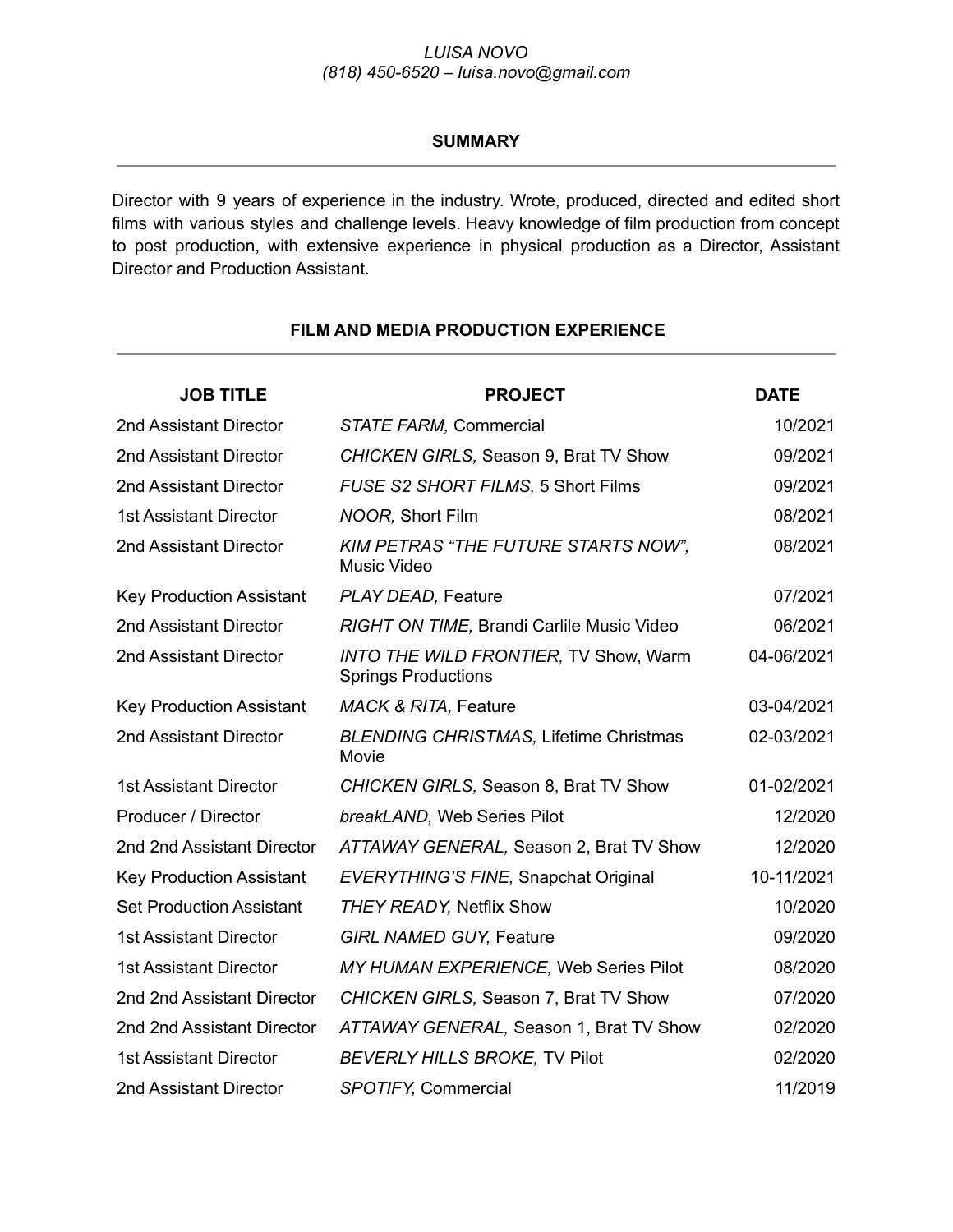# *LUISA NOVO (818) 450-6520 – luisa.novo@gmail.com*

| 2nd 2nd Assistant Director                             | MANI, Season 5, Brat TV Show                                        | 11/1019    |
|--------------------------------------------------------|---------------------------------------------------------------------|------------|
| 2nd 2nd Assistant Director                             | CROWN LAKE, Season 2, Brat TV Show                                  | 10/2019    |
| 2nd Assistant Director                                 | MINHA MÃE É UMA PEÇA 3, Brazilian Feature<br>(LA Unit)              | 10/2019    |
| 2nd 2nd Assistant Director                             | CHERRY LEMONADE, Short Film                                         | 07/2019    |
| Director / Editor                                      | <b>BORDERS, Short Film</b>                                          | 07/2019    |
| 2nd Assistant Director                                 | TIMECRAFTERS: THE TREASURE OF<br>PIRATE'S COVE, Feature             | 04-05/2019 |
| <b>1st Assistant Director</b>                          | <b>WARCRY: DEATH OR GLORY, Games</b><br><b>Workshop Commercial</b>  | 04/2019    |
|                                                        | Writer/Director/Producer/Editor O MUNDO AQUI DENTRO, Short Film     | 12/2018    |
| <b>Set Production Assistant</b>                        | THE CHEF SHOW, Netflix Show                                         | 03/2019    |
| <b>1st Assistant Director</b>                          | <b>WILD NIGHTS WITH EMILY, Feature</b>                              | 10/2017    |
| 2nd Assistant Director                                 | CLOUDS, Short Film                                                  | 10/2017    |
| 2nd Assistant Director                                 | THE DRESS UP GANG, TBS TV Show                                      | 03-06/2017 |
| <b>1st Assistant Director</b>                          | DIAMOND DAYZE, Short Film                                           | 01/2017    |
|                                                        | Writer/Director/Producer/Editor BECOMING LUCY, Short Film           | 07/2016    |
| Producer/1st Assistant Director                        | HIGHLAND, Short Film                                                | 06/2016    |
| <b>1st Assistant Director</b>                          | LENS, Short Film                                                    | 02/2016    |
|                                                        | Writer/Director/Producer/Editor FOOD FOR THOUGHTS, Short Film       | 05/2015    |
| Producer/1st Assistant Director                        | <b>FAULT, Short Film</b>                                            | 11/2013    |
| 2nd Assistant Director                                 | SIX GUN SAVIOR, Feature                                             | 08/2013    |
|                                                        | Writer/Director/Producer/Editor DISCONNECTED SPACE-TIME, Short Film | 04/2012    |
| Writer/Director/Producer/Editor SELF-IMAGE, Short Film |                                                                     | 10/2011    |
| Writer/Director/Producer/Editor MANUELA, Short Film    |                                                                     | 04/2011    |

# **PROGRAMS AND AFFILIATIONS**

| Selected as part of the Tomorrow's Filmmakers Today program at the Hola<br><b>Mexico Film Festival</b> | 06/2019         |
|--------------------------------------------------------------------------------------------------------|-----------------|
| Member of the Alliance of Women Directors                                                              | 01/2019-present |
| Member of the Chicana Director's Initiative                                                            | 02/2019-present |
| Member of Women in Media                                                                               | 01/2021-present |